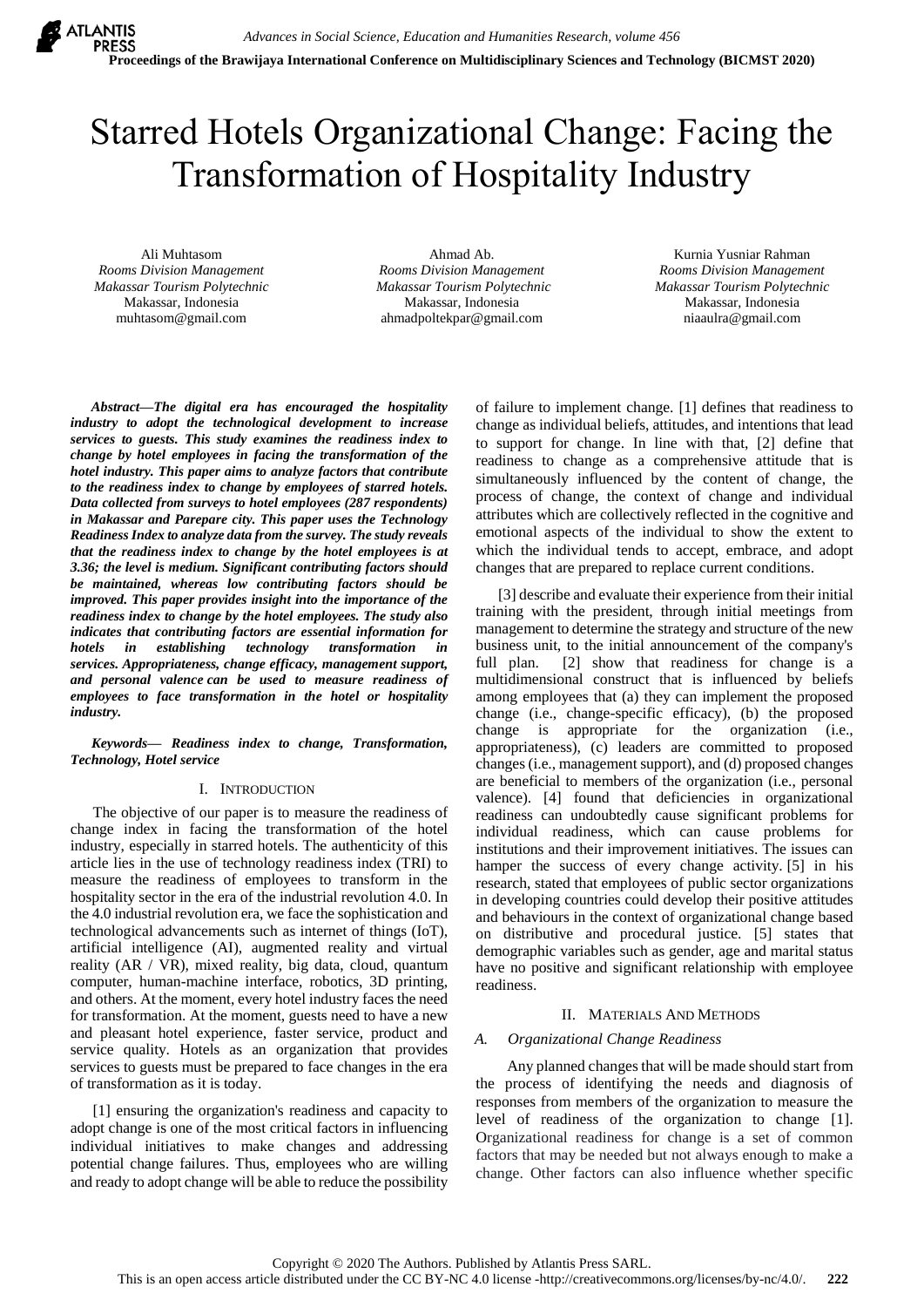interventions are adopted or implemented [6]. For example, an intervention that is irrelevant to a program and not following the scheme being programmed, would not be possible to implement, regardless of the readiness for organizational change. Although it needs to be able to adapt to the desires of change and the environment, change for change does not always lead to more effective results. For example, organizations may emphasize change and keep up with the latest technology, so they neglect their primary mission [6].

 Implementation of modes or technologies that are irrelevant or inconsistent with organizational culture can lead to counterproductive. The organization's readiness to make various changes as a function of how much members of the organization appreciate the changes and how beneficial the assessment of three main determinants of implementation capability: task demand, availability of resources, and situational factors [7]. If the level of readiness of the organization to change is high, then organizational members who value change are more likely to initiate change, exert more significant effort, show greater persistence and display more cooperative behaviour. The result is that implementation for making changes will be more effective. Changes also occur in the hotel industry sector, so hotels and employees must be ready to face these changes.

## *B. Change Management*

 Change management is any action or process taken to smoothly transition an individual or group from current conditions to desired conditions in the future [8]. Key steps for successful change management including assessing readiness for change, building a sense of urgency, forming a steering team, developing an implementation plan, carrying out trials, disseminating change, and anchoring change in the organization [8]. Adopting change management practices increases the chances of success because the focus is placed on the people in the organization who make things happen. The difficulties of organizational change are often exacerbated by mismanagement of resistance stemming from a series of simple assumptions that misunderstand the essential nature of resistance [9]. Management is advised to take great advantage of the techniques of managing resistance carefully to change by finding ways to use it rather than overcome it. Resistance was seen as an enemy, an enemy of change that must occur if the change is to succeed [9]. The latest literature contains much evidence that shows that resistance may indeed be beneficial and should not be ignored. Employees who work in the hospitality industry will try to keep up with the changes that occur even though they have a lot to learn or attend training.

Globalization, "globalization", deregulation, privatization, mergers, acquisitions, and the movement of labour to cheaper economic locations, are in line with revolutionary technological advances and simultaneous consumer empowerment in line with the need for change including the revolutionary forces affecting organizations in the whole world [10]. This means that organizations need to re-evaluate their goals and reasons. This evaluative process will help them to decide which changes: strategic or operational, must be done to maintain survival and growth.

Organizations realize the importance of excellent communication. They often find it difficult to establish a relationship between "what is said" and "what is done". Initially, the aim of the organization is to explore the nature of the relationship between change, change management, and internal communication. Ultimately the organization aims to explore how internal communication contributes to "success" in implementing a change management program. Hotel management should be able to convey to all employees that the transformation or changes that occur can improve the performance of the hotel and its employees.

### *C. Technology Readiness Index*

[11] stated that currently, to improve the quality and efficiency of services, many service operators including hotels use new technology, for example, customers who book rooms not only by telephone but can also use the internet. Existing hotels must be able to adapt to services that use new technology. [12] stated that technology readiness is the tendency of people to embrace and use new technology to achieve goals in life both at home and at work. Hotel managers should be able to consider the level of customer acceptance on technological transformation. Customer acceptance of technology can be measured through the technology readiness index (TRI). TRI uses several statements of trust or confidence in conducting surveys to measure the overall level of readiness for the use of technology from individuals and is a tool in studies to adopt technology. [12] provides three technology readiness categories in the Technology Readiness Index measurement as follows:

- 1) High Technology Readiness (TRI > 3.51)
- 2) Medium Technology Readiness  $(2.9 = \text{TRI} = \text{3.51})$
- 3) Low Technology Readiness (TRI =< 2.89)

 Technology Readiness Index (TRI) is a multi-item scale with psychometric properties that companies can use to gain an in-depth understanding of the readiness of their customers (both external and internal) to embrace and interact with technology, especially computers or internet-based technology. TRI can also be used to measure the readiness of internal customers, such as hotel employees to change technology. [13] stated that currently there had been some changes in the era of revolutionary technologies such as mobile commerce, social media and cloud computing which have a significant impact on people's lives.

#### *D. Methodology*

The paper uses a proportional stratified random sampling technique by distributing a survey questionnaire for data collection through the assistance of some hotel managers. The hotel has a different star or grade; the service quality would be different; therefore, this study regarded the starred hotels as the study scope. The starred hotels employees were involved in fulfilling the questionnaire survey. The researcher used analytical techniques such as descriptive statistics, Pearson's correlations, the multiple regression analysis on to Statistical Package for Social Sciences (SPSS) version 24.0 for Windows to analyse statistical data. The results of the questionnaire data were processed and tested by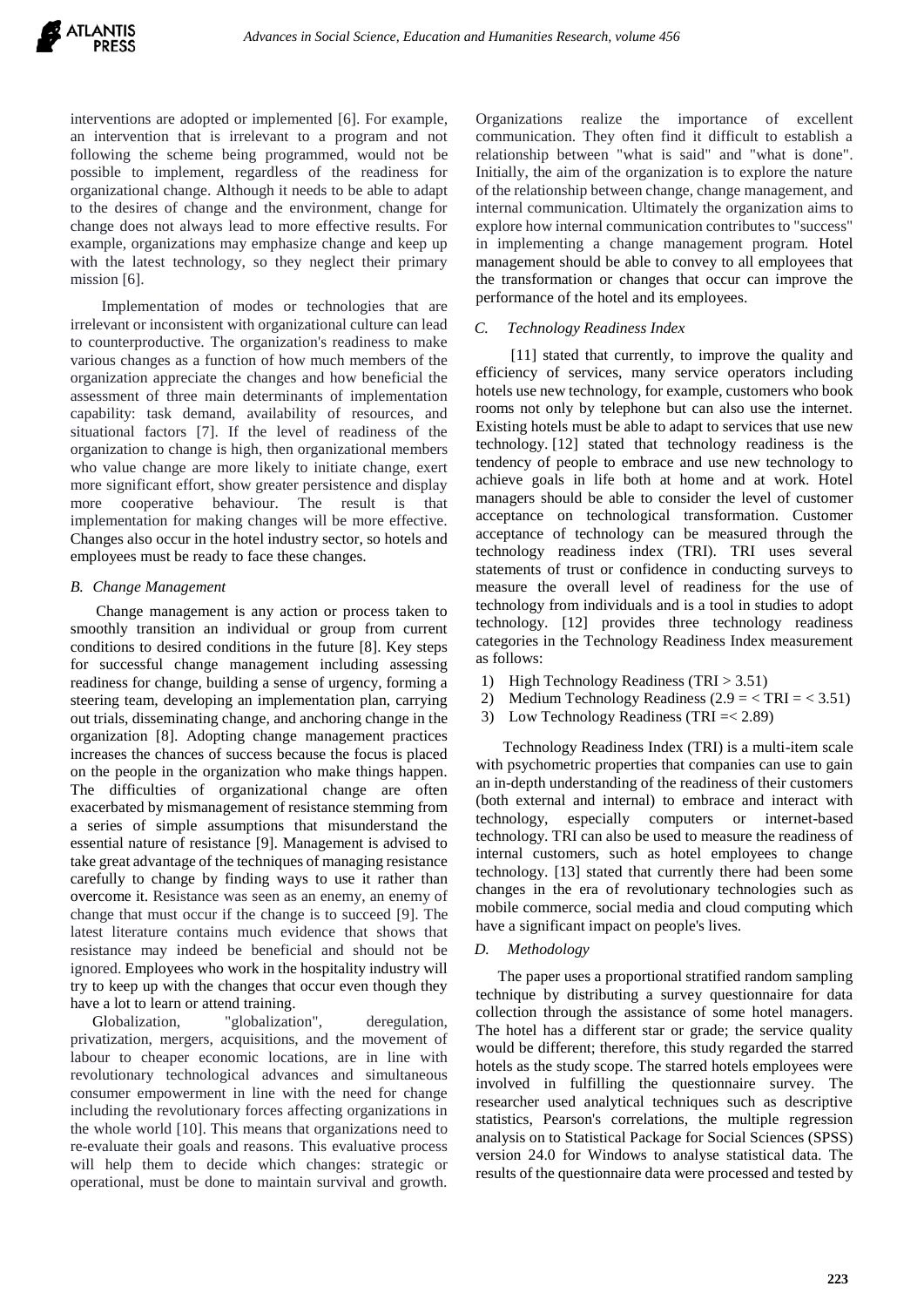

validity, reliability and normality tests. Finally, hypotheses were tested using *the Technology Readiness Index* (TRI)*.*

#### III. RESULTS AND DISCUSSION

#### *A. Demographic Profiles of Respondents*

Respondents in this study are employees of starred hotels in the province of South Sulawesi, Indonesia, namely employees of starred hotels in Makassar and Parepare. Respondent characteristics are sampled based on gender, age, education and department categories. The number of samples in the study were 287 hotel employees in both cities. Makassar and Parepare are cities in the province of South Sulawesi which are currently visited by many guests both for business activities, conventions and for travelling. Both of these cities also have many hotels which are categorized as significant and starred hotels. In detail, the characteristics of respondents can be seen in Fig. 1:













Fig 1. Demographic Profiles of Respondents

## *B. Technology Readiness Index: Organizational Change Readiness for Starred Hotels Employees*

 Test results about the level of technology readiness index of employees of starred hotels in Makassar and Parepare city can be seen in Table 1: